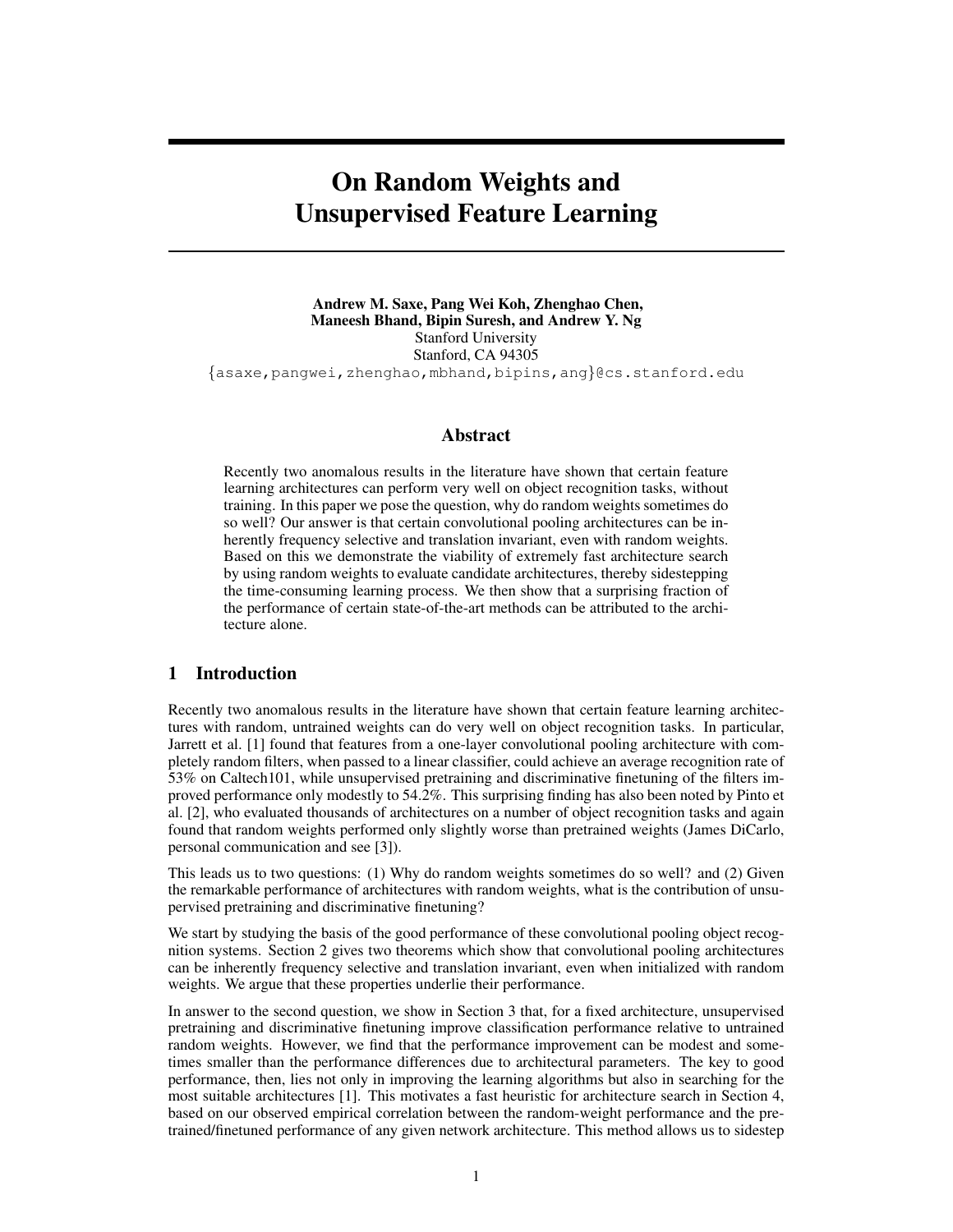

Figure 1: Left: Convolutional square pooling architecture. In our notation  $x$  is the portion of the input layer seen by a particular pooling unit (shown in red), and  $f$  is the convolutional filter applied in the first layer (shown in green). Right: Valid convolution applies the filter only at locations where  $f$  fits entirely; circular convolution applies  $f$  at every position, and permits  $f$  to wrap around.

the time-consuming learning process by evaluating candidate architectures using random weights as a proxy for learned weights.

We conclude by showing that a surprising fraction of performance can be contributed by the architecture alone. In particular, we present a convolutional square-pooling architecture with random weights that achieves competitive results on the NORB dataset, without any feature learning. This demonstrates that a sizeable component of a system's performance can come from the intrinsic properties of the architecture, and not from the learning system. We suggest distinguishing the contributions of architectures from those of learning systems by reporting random weight performance.

#### 2 Analytical characterization of the optimal input

Why might random weights perform so well? As Jarrett et al. [1] found that only some architectures yielded good performance with random weights, a reasonable hypothesis is that particular architectures can naturally compute features well-suited to object recognition tasks. Indeed, Jarrett et al. numerically computed the optimal input to each neuron using gradient descent in the input space, and found that the optimal inputs were often sinusoid and insensitive to translations. To better understand what features of the input these random-weight architectures might compute, we analytically characterize the optimal input to each neuron for the case of convolutional square-pooling architectures. The convolutional square-pooling architecture can be envisaged as a two layer neural network (Fig. 1). In the first "convolution" layer, a bank of filters is applied at each position in the input image. In the second "pooling" layer, neighboring filter responses are combined together by squaring and then summing them. Intuitively, this architecture incorporates both selectivity for a specific feature of the input due to the convolution stage, and robustness to small translations of the input due to the pooling stage. In response to a single image  $I \in \mathbb{R}^{l \times l}$ , the convolutional square-pooling architecture will generate many pooling unit outputs. Here we consider a single pooling unit which views a restricted subregion  $x \in \mathbb{R}^{n \times n}$ ,  $n \leq l$  of the original input image, as shown in Fig. 1. The activation of this pooling unit  $p_v(x)$  is calculated as follows: First, a filter  $f \in \mathbb{R}^{k \times k}, \tilde{k} \le n$  is convolved with x using "valid" convolution. Valid convolution means that  $f$  is applied only at each position inside x such that f lies entirely within x (Fig. 1, top right). This produces a convolution layer of size  $n - k + 1 \times n - k + 1$  which feeds into the pooling layer. The final activation of the pooling unit is the sum of the squares of the elements in the convolution layer. This transformation from the input  $x$  to the activation can be written as

$$
p_v(x) = \sum_{i=1}^{n-k+1} \sum_{j=1}^{n-k+1} (f *_vx)_{ij}^2
$$

where  $*_v$  denotes the "valid" convolution operation.

To understand the sort of input features preferred by this architecture, it would be useful to know the set of inputs that maximally activate the pooling unit. For example, intuitively, this architecture should exhibit some translation invariance due to the pooling operation. This would reveal itself as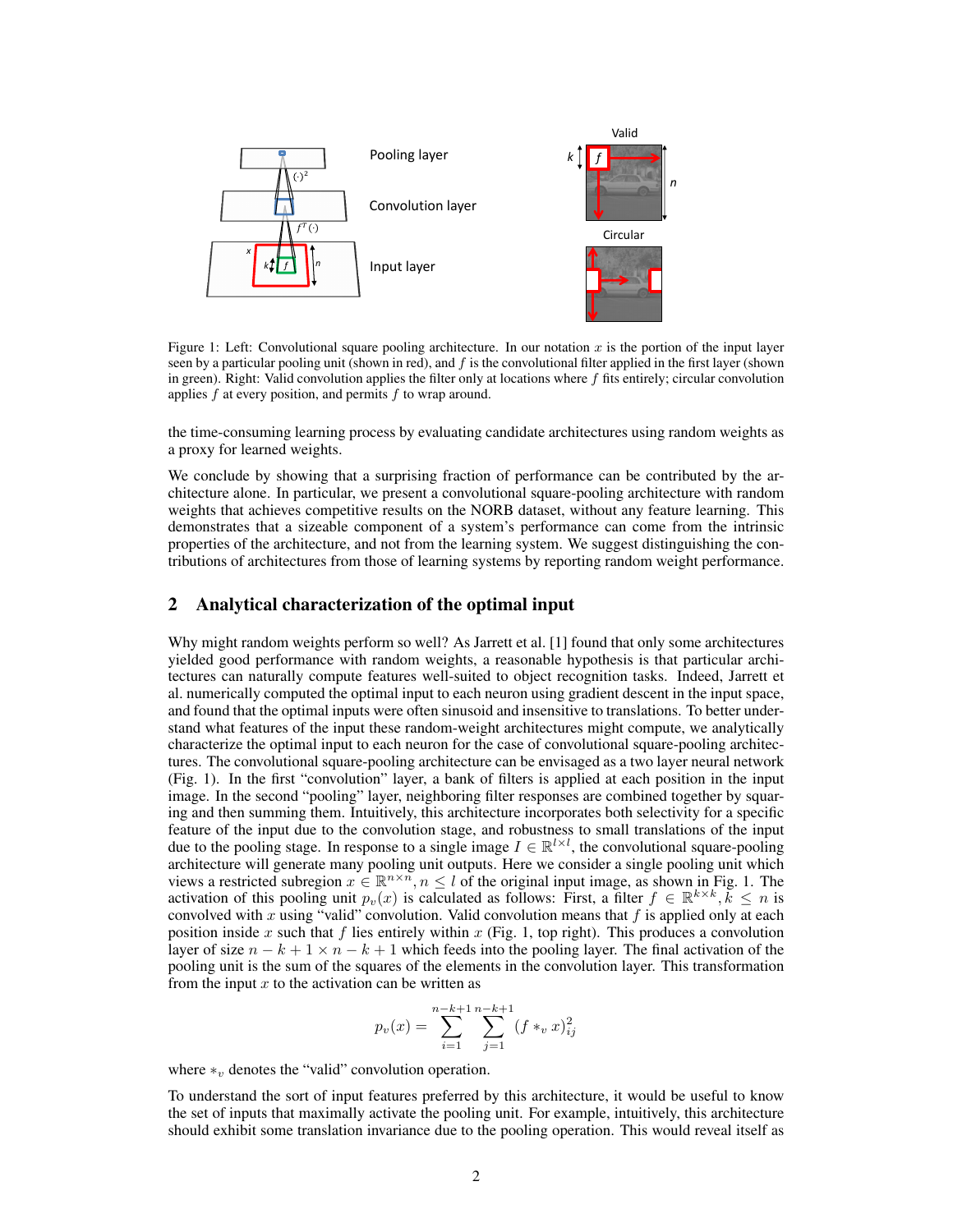

Figure 2: Left to right: Randomly sampled filter used in the convolution. Square of the magnitude of the Fourier coefficients of the filter. Input that would maximally activate a pooling unit in the case of circular convolution. Magnitude of the Fourier transform of the optimal input. Optimal input for valid convolution. Magnitude of the Fourier transform of the optimal input for valid convolution.

a family of optimal inputs, each differing only by a translation. While the translation invariance of this architecture is simple enough to grasp intuitively, one might also expect that the *selectivity* of the architecture will be approximately similar to that of the filter  $f$  used in the convolution. That is, if the filter f is highly frequency selective, we might expect that the optimal input would be close to a sinusoid at the maximal frequency in  $f$ , and if the filter  $f$  were diffuse or random, we might think that the optimal input would be diffuse or random. Our analysis shows that this latter intuition is in fact false; regardless of the filter  $f$ , the optimal input will be near a sinusoid at the maximal frequency or frequencies present in the filter.

To achieve this result, we first make one modification to the convolutional square-pooling architecture to permit an analytical solution: rather than treating the case of "valid" convolution, we will instead consider "circular" convolution. Recall that valid convolution applies the filter  $f$  only at locations where f lies entirely within x, yielding a result of size  $n - k + 1 \times n - k + 1$ . By contrast circular convolution applies the filter at every position in  $x$ , and allows the filter to "wrap around" in cases where it does not lie entirely within  $x$ , as depicted in Fig. 1, right. Both valid and circular convolution produce identical responses in the interior of the input region but differ at the edges, where circular convolution is clearly less natural; however with it we will be able to compute the optimal input exactly, and subsequently we will show that the optimal input for the case of circular convolution is near-optimal for the case of valid convolution.

**Theorem 2.1** Let  $f \in \mathbb{R}^{k \times k}$  and an input dimension  $n \geq k$  be given. Let  $\tilde{f}$  be formed by zeropadding f to size  $n \times n$ , let  $M = \{(\nu_1, h_1), (\nu_2, h_2), \ldots, (\nu_q, h_q)\}$  be the set of frequencies of *maximal magnitude in the discrete Fourier transform of*  $\tilde{f}$ *, and suppose that the zero frequency component is not maximal.*<sup>1</sup> *Then the set of norm-one inputs that maximally activate a circular convolution square-pooling unit*  $p_c$  *is* 

$$
\left\{ x^{opt} \mid x^{opt}[m, s] = \frac{\sqrt{2}}{n} \sum_{j}^{q} a_j \cos \left( \frac{2\pi m v_j}{n} + \frac{2\pi s h_j}{n} + \phi_j \right), ||a|| = 1, a \in \mathbb{R}^q, \phi \in \mathbb{R}^q \right\}.
$$

Proof The proof is given in Appendix A.

Although Theorem 2.1 allows for the case in which there are multiple maximal frequencies in  $f$ , if the coefficients of  $f$  are drawn independently from a continuous probability distribution, then with probability one M will have just one maximal frequency,  $M = \{(v, h)\}\$ . In this case, the optimal input is simply a sinusoid at this frequency, of arbitrary phase:

$$
x^{opt}[m, s] = \frac{\sqrt{2}}{n} \cos\left(\frac{2\pi mv}{n} + \frac{2\pi sh}{n} + \phi\right)
$$

This equation reveals two key features of the circular convolution, square-pooling architecture.

- 1. The frequency of the optimal input is the frequency of maximum magnitude in the filter  $f$ . Hence the architecture is *frequency selective*.
- 2. The phase  $\phi$  is unspecified, and hence the architecture is *translation invariant*.

<sup>&</sup>lt;sup>1</sup>For notational simplicity we omit the case where the zero frequency component is maximal, which requires slightly different conditions on  $a$  and  $\phi$ .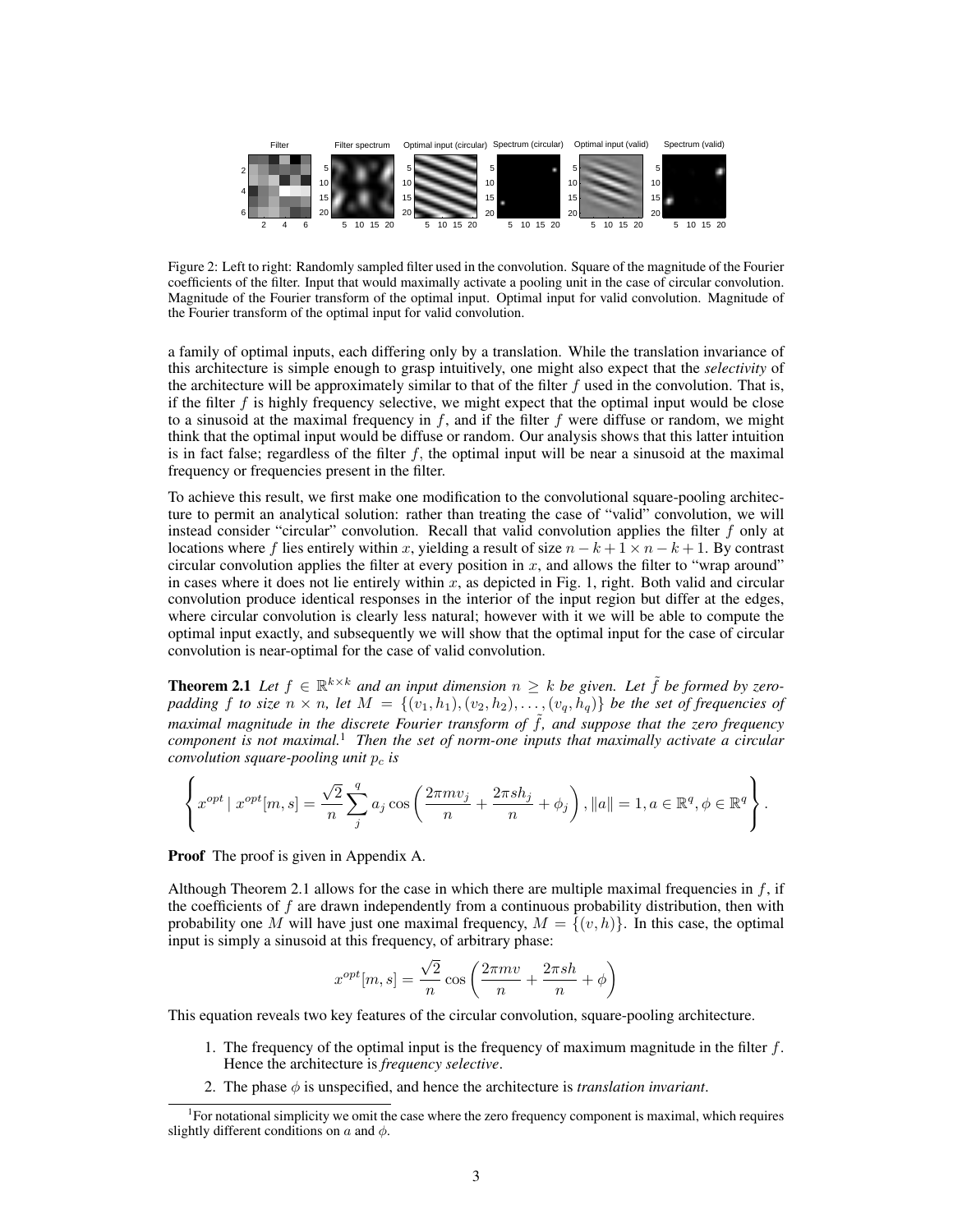Even if the filter  $f$  contains a number of frequencies of moderate magnitude, such as might occur in a random filter, the best input will still come from the maximum magnitude frequency. An example of this optimization for one random filter is shown in Fig. 2. In particular, note that the frequency of the optimal input (as shown in the plot of the spectrum) corresponds to the maximum in the spectrum of the random filter.

#### 2.1 Optimal input for circular convolution is near-optimal for normal convolution

The above analysis computes the optimal input for the case of circular convolution; object recognition systems, however, typically use valid convolution. Because circular convolution and valid convolution differ only near the edge of the input region, we might expect that the optimal input for one would be quite good for the other. In Fig. 2, the optimal input for valid and circular convolution differs dramatically only near the border of the input region. We make this rigorous in the result below.

**Theorem 2.2** Let  $p_v(x)$  denote the activation of a single pooling unit in a valid convolution, squarepooling architecture in response to an input x, and let  $x_v^{opt}$  and  $x_c^{opt}$  denote the optimal norm-one  $\rho$ inputs for valid and circular convolution, respectively. Then if  $x_c^{opt}$  is composed of a single sinusoid,

$$
\lim_{n \to \infty} \left| p_v \left( x_v^{opt} \right) - p_v \left( x_c^{opt} \right) \right| = 0.
$$

Proof The proof is supplied in Appendix B (deferred to the supplementary material due to space constraints).

An empirical example illustrating the convergence is given in Fig. 3. This result, in combination with Theorem 2.1, shows that valid convolutional square-pooling architectures will respond near-optimally to sinusoids at the maximum frequency present in the filter. These results hold for arbitrary filters, and hence they hold for random filters. We suggest that these two properties contribute to the good performance reported by Jarrett et al. [1] and Pinto et al [2]. Frequency selectivity and translation invariance are ingredients well-known to produce high-performing object recognition systems. Although many systems attain frequency





Figure 3: Empirical demonstration of the convergence. selectivity via oriented, band-pass convolutional filters such as Gabor filters, this is not necessary for convolutional square-pooling architectures; even with random weights, these architectures are sensitive to Gabor-like features of their input.

#### 2.2 Empirical evaluation of the effect of convolution

To show that convolutional networks indeed detect more salient features, we tested the classification performance of both convolutional and non-convolutional square-pooling networks across a variety of architectural parameters on variants of the NORB and CIFAR-10 datasets. For NORB, we took the left side of the stereo images in the normalized-uniform set and downsized them to 32x32, and for CIFAR-10, we converted each 32x32 image from RGB to grayscale. We term these modified datasets NORB-mono and CIFAR-10-mono.

Classification experiments were run on 11 different architectures with varying filter sizes {4x4, 8x8, 12x12, 16x16}, pooling sizes  $\{3x3, 5x5, 9x9\}$  and filter strides  $\{1, 2\}$ . On NORB-mono, we used 10 unique sets of convolutional and 10 unique sets of non-convolutional random weights for each architecture, giving a total of 220 networks, while we used 5/5 sets on CIFAR-10-mono, for a total of 110 networks. The classification accuracies of the sets of random weights were averaged to give a final score for the convolutional and non-convolutional versions of each architecture. We used a linear SVM  $[4]$  for classification, with regularization parameter C determined by cross-validation over  $\{10^{-3}, 10^{-1}, 10^{1}\}$ . Algorithms were initially prototyped on the GPU with Accelereyes Jacket.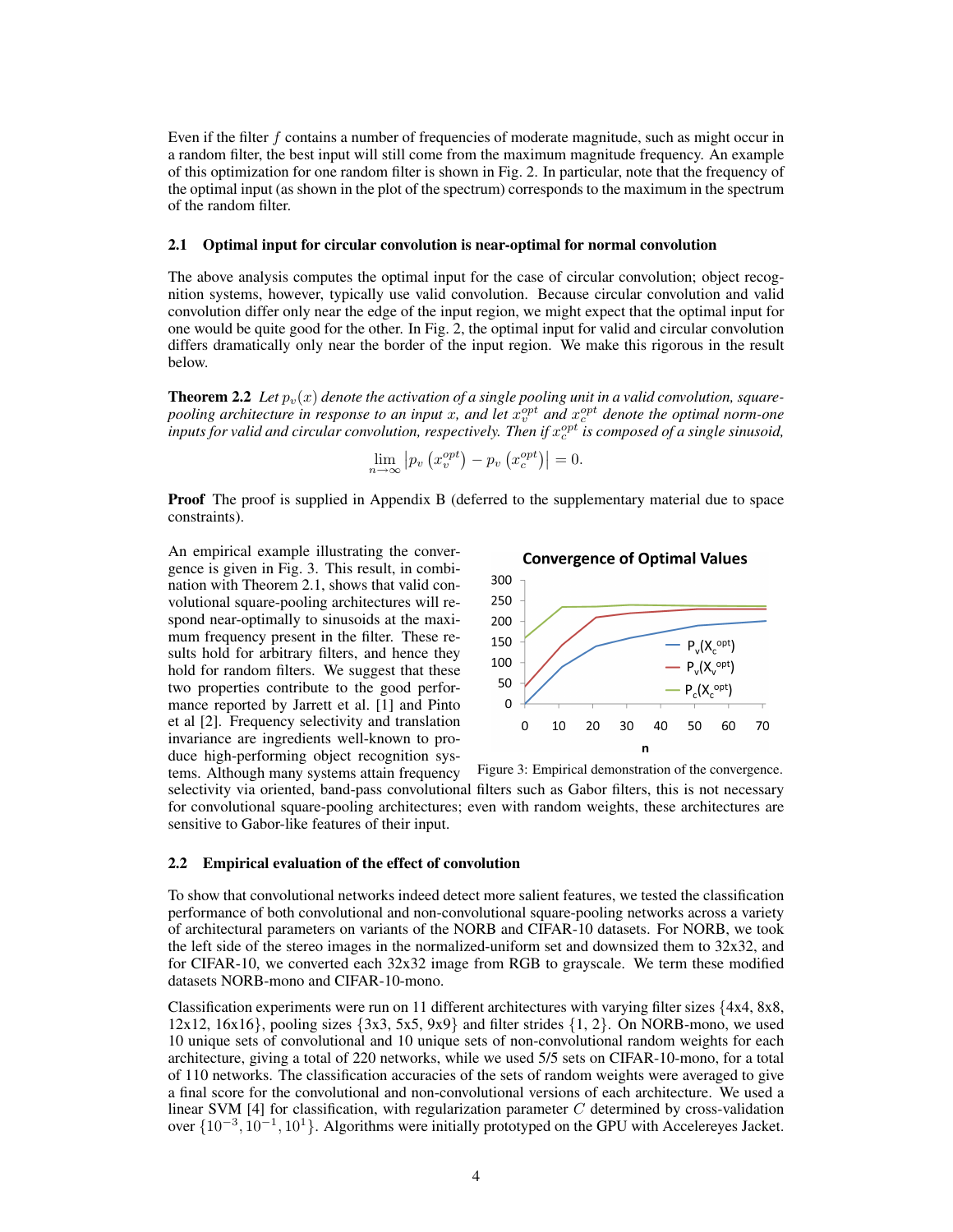As expected, the convolutional random-weight networks outperformed the non-convolutional random-weight networks by an average of  $3.8\pm$ 0.29% on NORB-mono (Fig.4) and  $1.5 \pm 0.93$ % on CIFAR-10-mono. We found that the distribution the random weights were drawn from (e.g. uniform, Laplacian, Gaussian) did not affect their classification performance, so long as the distribution was centered about 0.

Finally, we note that non-convolutional networks still performed significantly better than the raw-pixel baseline of 72.6% on NORBmono and 28.2% on CIFAR-10-mono. More-



Figure 4: Classification performance of convolutional architectures vs non-convolutional architectures

over, on CIFAR-10-mono, some networks performed equally well with or without convolution, even though convolutional networks did better on average. While we would expect an improvement over the raw-pixel baseline just from the fact that the neural networks work in a higher-dimensional space (e.g., see [5]), preliminary experiments indicate that the observed performance of non-convolutional random networks stem from other architectural factors such as filter locality and the form of the nonlinearities applied to each hidden unit activation. This suggests that convolution is just one among many different architectural features that play a part in providing good classification performance.

### 3 What is the contribution of pretraining and fine tuning?

The unexpectedly high performance of random-weight networks on NORB-mono leads us to a central question: is unsupervised pretraining and discriminative finetuning necessary, or can the right architecture compensate?

We investigate this by comparing the performance of pretrained and finetuned convolutional networks with random-weight convolutional networks on the NORB and CIFAR-10 datasets. Our convolutional networks were pretrained in an unsupervised fashion through local receptive field Topographic Independent Components Analysis (TICA), a feature-learning algorithm introduced by Le et al. [6] that was shown to achieve high performance on both NORB and CIFAR-10, and which operates on the same class of square-pooling architectures as our networks. We use the same experimental settings as before, with 11 architectures and 10 random initializations per architecture for the NORB dataset and 5 random initializations per architecture for the CIFAR-10 dataset. Pretraining these with TICA and then finetuning them gives us a total of 110 random-weight and 110 trained networks for NORB, and likewise 55 / 55 networks for CIFAR-10. Finetuning was carried out by backpropagating softmax error signals. For speed, we terminate after just 80 iterations of L-BFGS [7].

As one would expect, the top-performing networks had trained weights, and pretraining and finetuning invariably increased the performance of a given architecture. This was especially true for CIFAR-10, where the top architecture using trained weights achieved an accuracy of 59.5  $\pm$ 0.3%, while the top architecture using random weights only achieved 53.2  $\pm$ 0.3%. Within our range of parameters, at least, pretraining and finetuning was necessary to attain near-top classification performance on CIFAR-10.

More surprising, however, was finding that many learnt networks lose out in terms of performance to random-weight networks with different architectural parameters. For instance, the architecture with 8x8 filters, a convolutional stride size of 1 and a pooling region of  $5x5$  gets 89.6  $\pm 0.3\%$  with random weights on NORB, while the  $(8x8, 2, 3x3)$  architecture gets 86.5  $\pm 0.5\%$  with pretrained and finetuned weights. Likewise, on CIFAR-10, the  $(4x4, 1, 3x3)$  architecture gets 53.2  $\pm 0.3\%$  with random weights, while the (16x16, 1, 3x3) architecture gets  $50.9 \pm 1.7\%$  with trained weights.

We can hence conclude that to get good performance, one cannot solely focus on the learning algorithm and neglect a search over a range of architectural parameters, especially since we often only have a broad architectural prior to work with. An important consideration, then, is to be able to perform this search efficiently. In the next section, we present and justify a heuristic for doing so.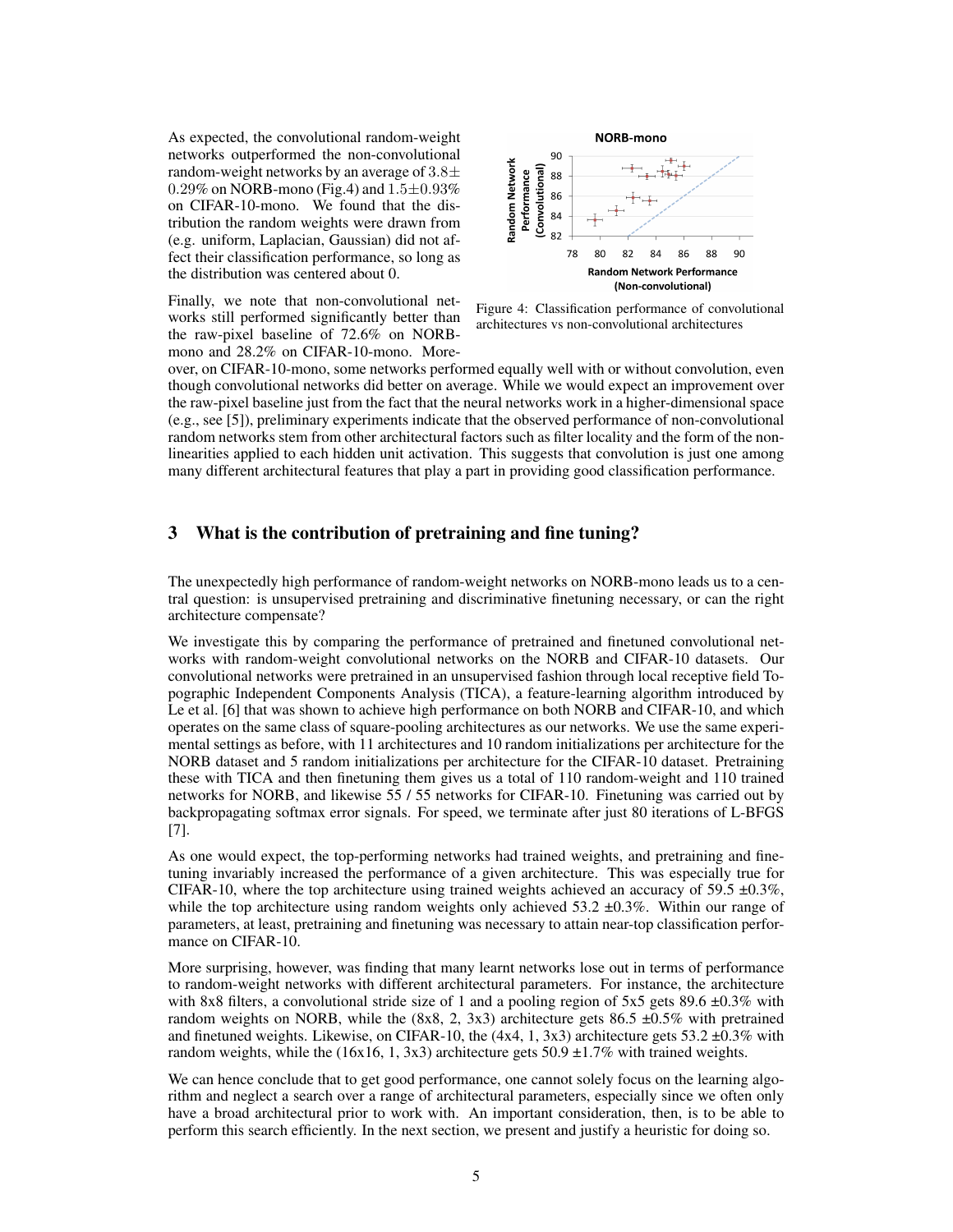

Figure 5: Classification performance of random-weight networks vs pretrained and finetuned networks. Left: NORB-mono. Right: CIFAR-10-mono (Error bars represent a 95% confidence interval about the mean)

### 4 Fast architecture selection

When we plot the classification performance of random-weight architectures against trained-weight architectures, a distinctive trend emerges: we see that architectures which perform well with random weights also tend to perform well with pretrained and finetuned weights, and vice versa (Fig. 5). Intuitively, our analysis in Section 2 suggests that random-weight performance is not truly random but should correlate with the corresponding trained-weight performance, as both are linked to intrinsic properties of the architecture. Indeed, this happens in practice.

This suggests that large-scale searches of the space of possible network architectures can be carried out by evaluating the mean performance of such architectures over several random initializations. This would allow us to determine suitable values for architecture specific parameters without the need for computationally expensive pretraining and finetuning. A subset of the best performing architectures could then be selected to be pretrained and finetuned.<sup>2</sup>

As classification is significantly faster than pretraining and finetuning, this process of heuristic architecture search provides a commensurate speedup over the normal approach of evaluating each pretrained and finetuned network, as shown in Fig. 1.<sup>3</sup>

|                       | <b>NORB-mono</b> |                       | CIFAR-10-mono     |                          |
|-----------------------|------------------|-----------------------|-------------------|--------------------------|
|                       | <b>TICA</b>      | <b>Random Weights</b> | <b>TICA</b>       | <b>Random Weights</b>    |
| Pretraining           | 2.9 <sub>h</sub> |                       | 26.1h             | $\overline{\phantom{0}}$ |
| <b>Finetuning</b>     | 0.6 <sub>h</sub> |                       | 1.0 <sub>h</sub>  | ٠                        |
| <b>Classification</b> | 0.1 <sub>h</sub> | 0.1 <sub>h</sub>      | 1.0 <sub>h</sub>  | 1.0 <sub>h</sub>         |
| <b>Total</b>          | 3.6 <sub>h</sub> | 0.1h(36x)             | 28.1 <sub>h</sub> | 1.0h(28x)                |

Table 1: Time comparison between normal architecture search and random weight architecture search

As a concrete example, we see from Fig. 5 that if we had performed this random-weight architectural search and selected the top three random-weight architectures for pretraining and finetuning, we would have found the top-performing overall architecture for both NORB-mono and CIFAR-10 mono.

# 5 Distinguishing the contributions of architecture and learning

We round off the paper by presenting evidence that current state-of-the-art feature detection systems derive a surprising amount of performance just from their architecture alone. In particular, we focus once again on local receptive field TICA [6], which has achieved classification performance superior to many other methods reported in the literature. As TICA involves a square-pooling architecture with sparsity-maximizing pretraining, we investigate how well a simple convolutional

<sup>&</sup>lt;sup>2</sup>We note that it is insufficient to evaluate an architecture based on a single random initialization because the performance difference between random initializations is not generally negligible. Also, while there was a significant correlation between the mean performance of an architecture using random weights and its performance after training, a particular high performing initialization did not generally perform well after pretraining and finetuning.

<sup>&</sup>lt;sup>3</sup>Different architectures have different numbers of hidden units and consequently take different amounts of time to train, but the trend is similar across all architectures, so here we only report the speedup with one representative architecture.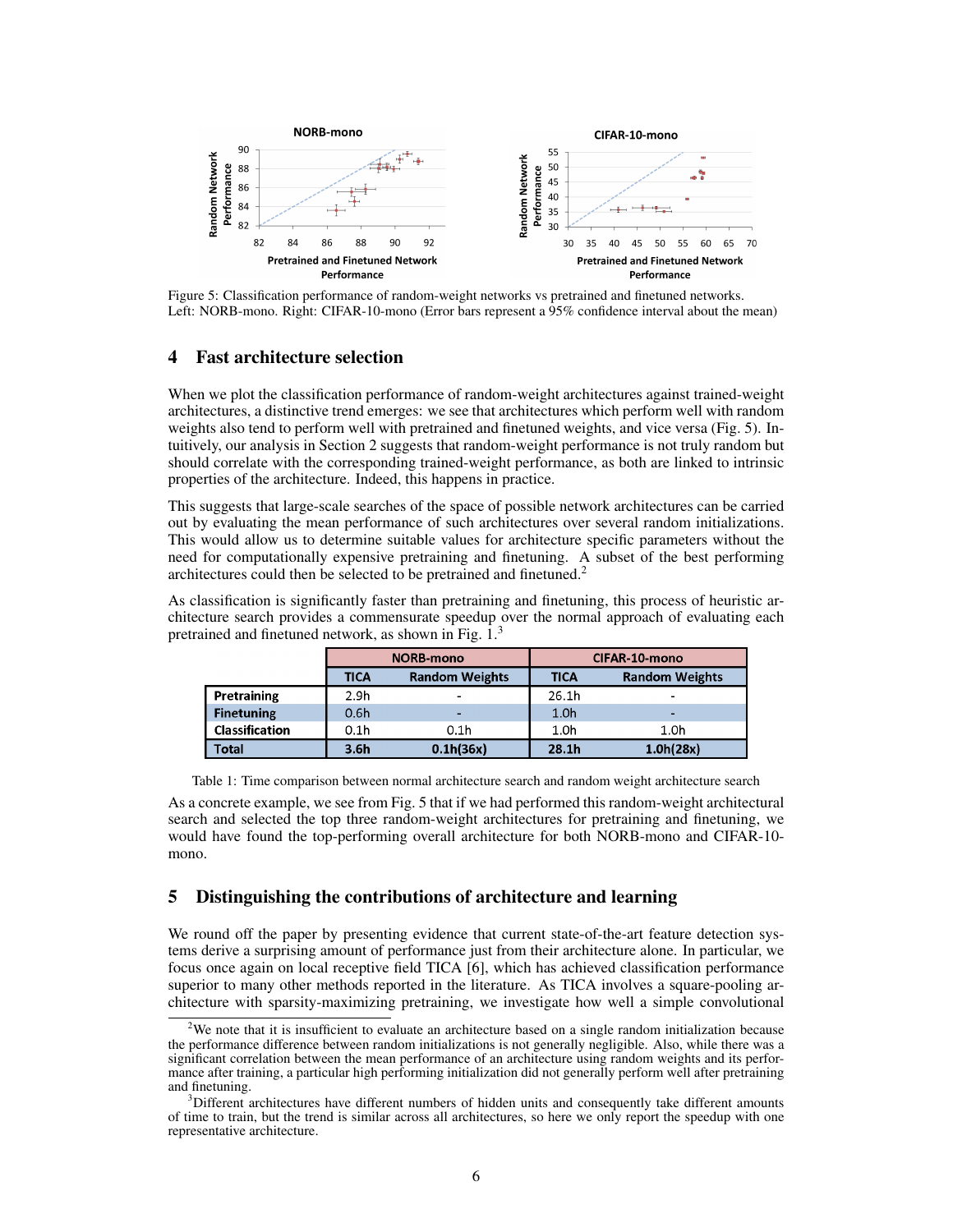square-pooling architecture can perform without any learning. It turns out that a convolutional and expanded version<sup>4</sup> of Le et al.'s top-performing architecture is sufficient to obtain highly competitive results on NORB, as shown in Table 2 below.

With such results, it becomes important to distinguish the contributions of architectures from those of learning systems by reporting the performance of random weights. At the least, recognizing these separate contributions will help us to hone in towards the good learning algorithms, which might not always give the best reported performances if they are paired with bad architectures; similarly, we will be better able to sift out the good architectures independently from the learning algorithms.

| Algorithm                              | <b>Accuracy (NORB)</b> |  |  |
|----------------------------------------|------------------------|--|--|
| <b>Random Weights</b>                  | 94.0%                  |  |  |
| <b>Tiled Convolutional Neural Nets</b> | 96.1% [6]              |  |  |
| <b>Convolutional Neural Nets</b>       | 94.1% [17], 94.4% [1]  |  |  |
| <b>3D DBNs</b>                         | 93.5% [16]             |  |  |
| <b>SVMs</b>                            | 88.4% [17]             |  |  |
| <b>DBMs</b>                            | 92.8% [18]             |  |  |

Table 2: Classification results for various methods on NORB

# 6 Conclusion

The performance of random-weight networks with convolutional pooling architectures demonstrates the important role architecture plays in feature representation for object recognition. We find that random-weight networks reflect intrinsic properties of their architecture; for instance, convolutional pooling architectures enable even random-weight networks to be frequency selective, and we prove this in the case of square pooling.

One major practical result from this study is a new method for fast architectural selection, as experimental results show that the performance of random-weight networks is significantly correlated with the performance of such architectures after pretraining and finetuning. While random weights are no substitute for pretraining and finetuning, we hope their use for architecture search will improve the performance of state-of-the-art systems.

Acknowledgments This work was supported by the DARPA Deep Learning program under contract number FA8650-10-C-7020. AMS is supported by NDSEG and Stanford Graduate fellowships. We warmly thank Quoc Le, Will Zou, Chenguang Zhu, and three anonymous reviewers for helpful comments.

### A Optimal input for circular convolution

The appendices provide proofs of Theorems 2.1 and 2.2. They assume some familiarity with Fourier transforms and linear algebra. Because of space constraints, please refer to the supplementary material for Appendix B.

The activation of a single pooling unit is determined by first convolving a filter  $\hat{f} \in \mathbb{R}^{n \times n}$  with a portion of the input image  $\hat{x} \in \mathbb{R}^{n \times n}$ , and then computing the sum of the squares of the convolution coefficients. Since convolution is a linear operator, we can recast the above problem as a matrix norm problem

$$
\max_{x \in \mathbb{R}^{N^2}} \|A_c x\|_2^2
$$
\n
$$
\text{subject to} \quad \|x\|_2 = 1.
$$
\n
$$
(1)
$$

where the matrix  $A_c$  implements the two-dimensional circular convolution convolution of f and x, where f and x are formed by flattening  $\hat{f}$  and  $\hat{x}$ , respectively, into a column vector in column-major order.

<sup>4</sup>The architectural parameters of this network are the same as that of the 96.2%-scoring architecture in [6], with the exception that ours is convolutional, and has 48 maps instead of 16, since without supervised finetuning, random-weight networks are less prone to overfitting.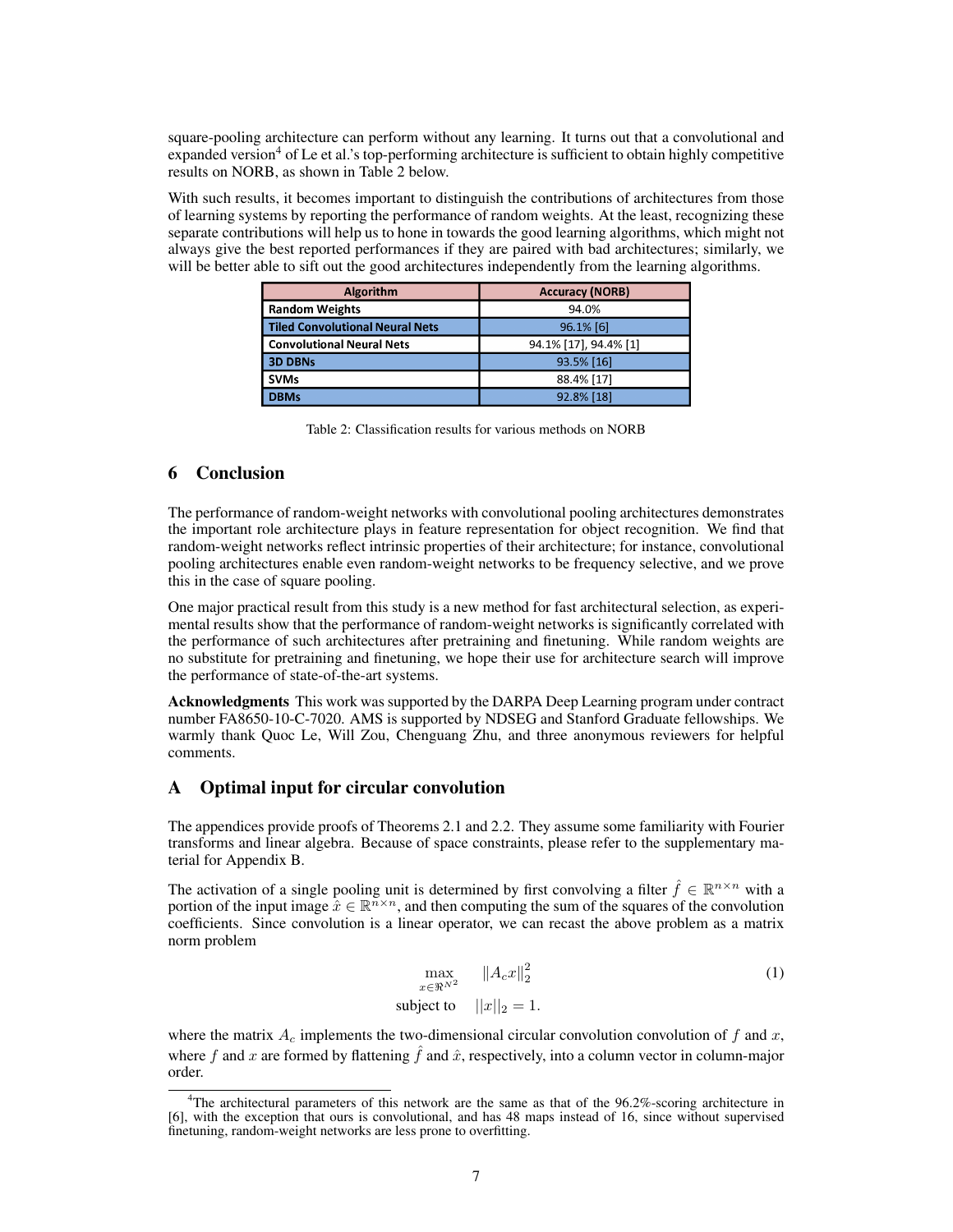The matrix  $A_c$  has special structure that we can exploit to find the optimal solution. In particular,  $A_c$  is block circulant, i.e., each row of blocks is a circular shift of the previous row,

$$
A = \begin{bmatrix} A_1 & A_2 & \cdots & A_{n-1} & A_n \\ A_n & A_1 & \cdots & A_{n-2} & A_{n-1} \\ \vdots & \vdots & \ddots & \vdots & \vdots \\ A_3 & A_4 & \cdots & A_1 & A_2 \\ A_2 & A_3 & \cdots & A_n & A_1 \end{bmatrix}
$$

Additionally each block  $A_n$  is itself circulant, i.e., each row is a circular shift of the previous row,

$$
A_i = \begin{bmatrix} a_1 & a_2 & \cdots & a_{n-1} & a_n \\ a_n & a_1 & \cdots & a_{n-2} & a_{n-1} \\ \vdots & \vdots & \ddots & \vdots & \vdots \\ a_3 & a_4 & \cdots & a_1 & a_2 \\ a_2 & a_3 & \cdots & a_n & a_1 \end{bmatrix}
$$

where each row contains an appropriate subset of the filter coefficients used in the convolution. Hence the matrix  $A_c$  is *doubly block circulant*. Returning to (2), we obtain the optimization problem

$$
\max_{x \in \mathbb{R}^{n^2}, x \neq 0} \frac{x^* A_c^* A_c x}{x^* x}.
$$
 (2)

,

.

This is a positive semidefinite quadratic form, for which the solution is the eigenvector associated with the maximal eigenvalue of  $A_c^* A_c$ . To obtain an analytical solution we will reparametrize the optimization to diagonalize  $A_c^*A_c$  so that the eigenvalues and eigenvectors may be read off of the diagonal. We change variables to  $z = Fx$  where F is the unitary 2D discrete Fourier transform matrix. The objective then becomes

$$
\frac{x^* A_c^* A_c x}{x^* x} = \frac{z^* F A_c^* A_c F^* z}{z^* F^* F z}
$$
\n(3)

$$
= \frac{z^* F A_c^* F^* F A_c F^* z}{z^* z} \tag{4}
$$

$$
= \frac{z^* D^* D z}{z^* z} \tag{5}
$$

where from (3) to (4) we have twice used the fact that the Fourier transform is unitary ( $F^*F = I$ ), and from (4) to (5) we have used the fact that the Fourier transform diagonalizes block circulant matrices (which corresponds to the convolution theorem  $\mathcal{F}\{f * x\} = \mathcal{F} \tilde{f} \mathcal{F} x$ ), that is,  $FA_cF^* =$ D. The matrix D is diagonal, with coefficients  $D_{ii} = n(Ff)_i$ , equal to the Fourier coefficients of the convolution filter  $f$  scaled by  $n$ . Hence we obtain the equivalent optimization problem

$$
\max_{z \in \mathbb{C}^{n^2}, z \neq 0} \quad \frac{z^* |D|^2 z}{z^* z},\tag{6}
$$

$$
subject to \tF^*z \in \mathbb{R} \t(7)
$$

where the matrix  $|D|^2$  is diagonal with entries  $|D|^2_{ii} = n^2 |(Ff)_i|^2$ , the square of the magnitude of the Fourier coefficients of f scaled by  $n^2$ . The constraint  $F^*z \in \mathbb{R}$  ensures that x is real, despite z being complex. Because the coefficient matrix is diagonal, we can read off the eigenvalues as  $\lambda_i =$  $n^2|\bar{D}|^2_{ii}$  with corresponding eigenvector  $e_i$ , the i<sup>th</sup> unit vector. The global solution to the optimization problem, setting aside the reality condition, is any mixture of eigenvectors corresponding to maximal eigenvalues, scaled to have unit norm.

To establish the optimal input taking account of the reality constraint, we must ensure that Fourier coefficients corresponding to negative frequencies are their complex conjugate, that is, the solution must satisfy the reality condition  $z_{-i} = \overline{z_i}$ . One choice for satisfying the reality condition is to take

$$
z_j = \begin{cases} \frac{a_{|j|}}{\sqrt{2}} e^{i \text{sgn}(j)\phi_{|j|}} & \lambda_j \in \max \lambda \\ 0 & \text{otherwise} \end{cases}
$$

where  $a, \phi \in \mathbb{R}^q$  are vectors of arbitrary coefficients, one for each maximal frequency in  $Ff$ , and  $||a|| = 1$ . Then, for nonzero  $z_j$ ,  $z_{-j} = \frac{a_{|j|}}{\sqrt{2}} e^{i \text{sgn}(-j)\phi_{|j|}} = \frac{\overline{a_{|j|}}}{\sqrt{2}} e^{i \text{sgn}(j)\phi_{|j|}} = \overline{z_j}$  so the reality condition holds. Since this attains the maximum for the problem without the reality constraint, it must also be the maximum for the complete problem. Converting  $z$  back to the time domain proves the result.  $\square$